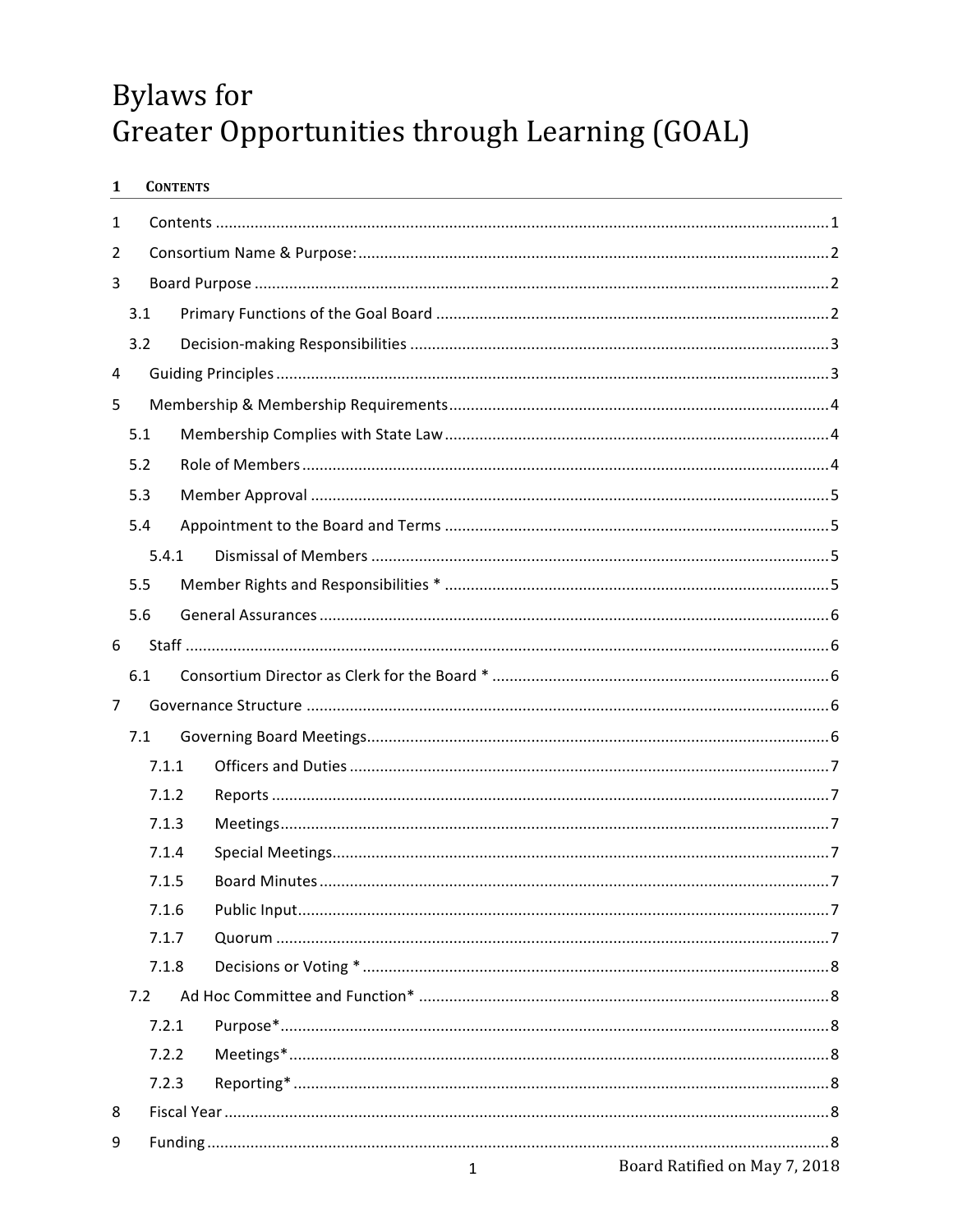## **2 CONSORTIUM NAME & PURPOSE:**

The name of the organization shall be Greater Opportunities through Adult Learning (GOAL). The purpose of the GOAL is to support adult education in its Santa Cruz County region.

- i. Programs for elementary and secondary basic skills, including classes required for a high school diploma or high school equivalency certificate.
- ii. Programs for immigrants in citizenship and English as a second language and workforce preparation classes.
- iii. Programs for adults including, but not limited to, older adults, that are primarily related to entry or reentry into the workforce.
- iv. Programs for adults, including, but not limited to, older adults, that are primarily designed to develop knowledge and skills to assist elementary and secondary school children to succeed academically in school.
- v. Education programs for adults with disabilities.
- vi. Short-term career technical education programs with high employment potential.
- vii. Programs offering pre-apprenticeship training conducted in coordination with one or more apprenticeship programs approved by the Division of Apprenticeship Standards.

## **3 BOARD PURPOSE**

## **3.1 PRIMARY FUNCTIONS OF THE GOAL BOARD**

The primary function of the GOAL board is, on an annual basis, to develop and approve the annual priorities, (hereinafter called **annual activities**) the related funding allocation schedule (CFAD) for the region from the state's Adult Education Block Grant (AEBG). The GOAL Board takes responsibility for the implementation of the services and activities, and the achievement of the outcomes, listed in the Santa Cruz County Adult Education Consortium Final Regional Comprehensive Plan, March 1, 2015 (herein after referred to as the Plan). The Board will monitor and review the Plan's implementation, as well as provide oversight and certification of the Adult Education Block Grant (AEBG) deliverables as defined by the AB104 Legislation, the Chancellor's Office of the California Community Colleges and the California Department of Education.

In addition to the development of the *annual activities* and outcomes aligned to the Plan, the Board, responds to the critical need for expansion and innovation in adult education in the region by seeking other partnerships and resources to leverage. The Board provides insight on long-term strategies in support of other legislative mandates. Members of the Board ensure the needs and objectives of the Plan are being adequately addressed.

In practice, these responsibilities are carried out by performing the following functions:

- i. Monitor and review the objectives of the *annual activities* at regular Board meetings;
- ii. Give direction to the Consortia Director;
- iii. Provide guidance and assistance to the members and their staffs when required;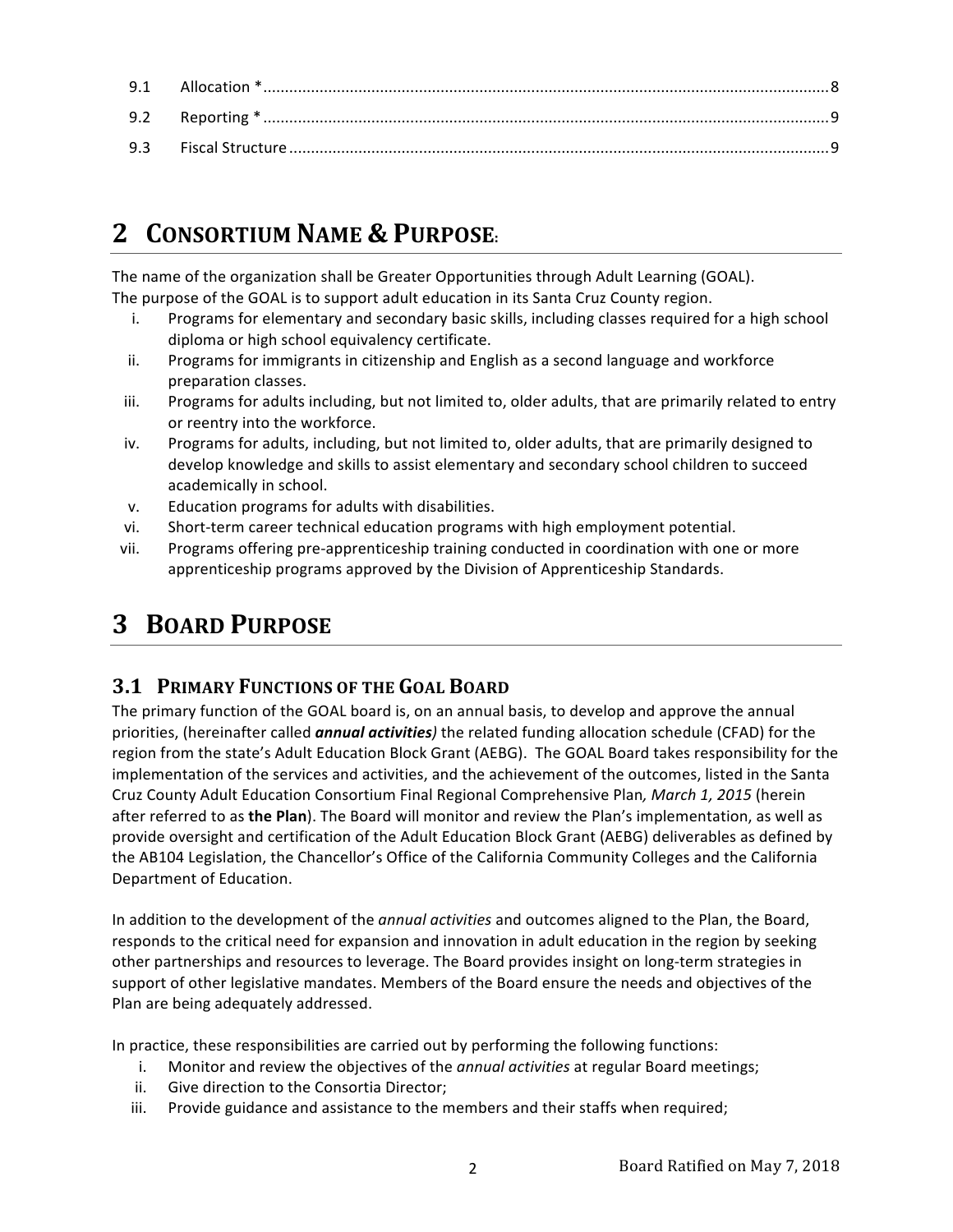- iv. Review the *annual activities'* scope as data and evaluation suggest possible changes, ensuring that scope aligns with the Plan;
- v. Determine how the Plan is to be amended as relevant new information emerges;
- vi. Assure there is timely and appropriate contribution of GOAL's community partners and key stakeholder groups to review decisions;
- vii. Resolve possible member conflicts, reconciling differences of opinion and approach through the agreed upon consensus decision-making process;

Evaluate and provide formal acceptance of GOAL's deliverables as defined by the state.

- viii. Evaluate progress annually toward the Plan's objectives and determine the need for additions or amendments.
- ix. Meet formally

### **3.2 DECISION-MAKING RESPONSIBILITIES**

The BOARD is responsible for approving the use of the Adult Education Block Grant funds awarded by the state to the region served by one community college district, two adult schools, and one county office of education

The Board, in deliberation with the Consortia Director, will assure that funded activities align with the Plan's objectives and include decisions such as:

- i. Prioritization of activity objectives and outcomes as identified in the Plan, and required by the state;
- ii. Developing and approving an annual fund distribution schedule (CFAD) determining funding amounts and reporting responsibilities for each member for *annual activities*;
- iii. Receiving and certifying deliverables as identified in the *annual activities* and the Plan, and as required by the state;
- iv. Determining the need to amend either the *annual activities* or the Plan itself and approving such amendments.

The Board will assure that all meetings where the above listed decisions are discussed and approved will follow the guiding principles below:

- i. Public meetings with public comment solicited, both written and in person;
- ii. Decision-making meeting notices and agendas posted on GOAL's website and disseminated to established lists of community partners, stakeholders and interested public;
- iii. Announcing meetings, and inviting public comment, through the members' own communication channels and protocols, and
- iv. Posting meeting minutes and other supporting documents on GOAL's website.

## **4 GUIDING PRINCIPLES**

The alignment and integration of services that we seek is best achieved by focusing on pathways that serve the primary objectives of adult learners:

- i. Basic Skills: serving students acquiring basic skills, often with the intention of obtaining a high school diploma or GED, or preparing for entry into higher education;
- ii. ESL: serving immigrants learning English for a variety of reasons including to increase employability, enable career advancement, pursue higher education, or increase the ability to support school age children;
- iii. CTE: serving students who wish to enter a career, advance in their career, or prepare for higher education within a CTE pathway.

Our Guiding Principles:

i. GOAL places the highest value on students achieving their goals.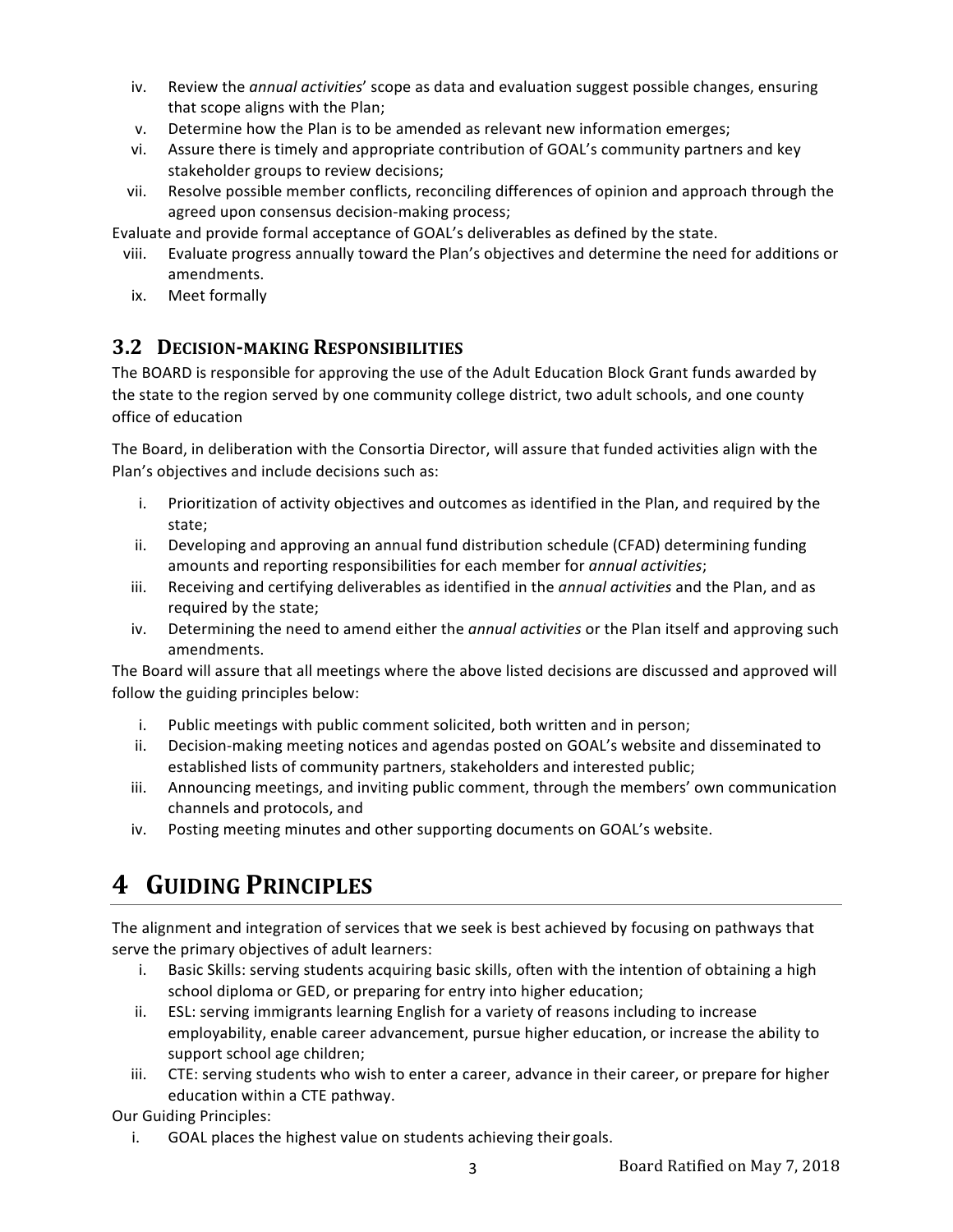- ii. GOAL strives to help improve the community by providing adults with educational pathways to the workforce and higher education.
- iii. Seek other community partnerships and connections to leverage resources and achieve better outcomes.
- iv. Work with transparency and inclusion with all stakeholders.
- v. Embrace collaboration and partnership to have a positive collective impact on our region.
- vi. Explore expansion and innovation in adult education services in the region.
- vii. Commit to ideas, decisions and practices that anticipate the future needs for adult learners in our region.
- viii. GOAL adheres to a transparent process of open andcollegial communication.

## **5 MEMBERSHIP & MEMBERSHIP REQUIREMENTS**

## **5.1 MEMBERSHIP COMPLIES WITH STATE LAW**

GOAL membership is governed by and complies with all current California State legislation, specifically AB104 and AB86.

## **5.2 ROLE OF MEMBERS**

It is intended that the members leverage their experiences, expertise, and insight as representatives of their respective member districts. Members are not directly responsible for managing *annual activities*, but provide support and guidance for those who do. Thus, individually, members should:

- i. Have a comprehensive understanding of the strategic implications and outcomes of the Plan and the *annual activities*;
- ii. Either validate member expenditures utilizing a peer review, staff review, or audit.
- iii. Appreciate the significance of the project for some or all major stakeholders and represent their interests;
- iv. Be an advocate for broad regional support for the outcomes of the Plan;
- v. Have a deep understanding of the region and its adult education, immigrant integration, and workforce development needs.

In practice, this means they:

- i. Take appropriate effort regularly to review the status of the *annual activities*;
- ii. Represent their member district's interests, but the region's need for comprehensive adult education services will take priority;
- iii. Ensure the *annual activities* meet the requirements of the state, the Santa Cruz Adult Education Comprehensive Plan, and key stakeholders;
- iv. Help balance conflicting priorities and resources;
- v. Provide guidance to the Consortium Director;
- vi. Check adherence of *annual activities* to standards of best practice both within their member districts and in a wider context;
- vii. Foster positive communication outside of the Board membership regarding the *annual activities* and the Plan's progress and outcomes;
- viii. Report and evaluate member services whose outcomes may help achieve the Plan's objectives. Such service may include, but not be limited to, funding from WIOA Title II, Carl Perkins, noncredit adult education and other grants.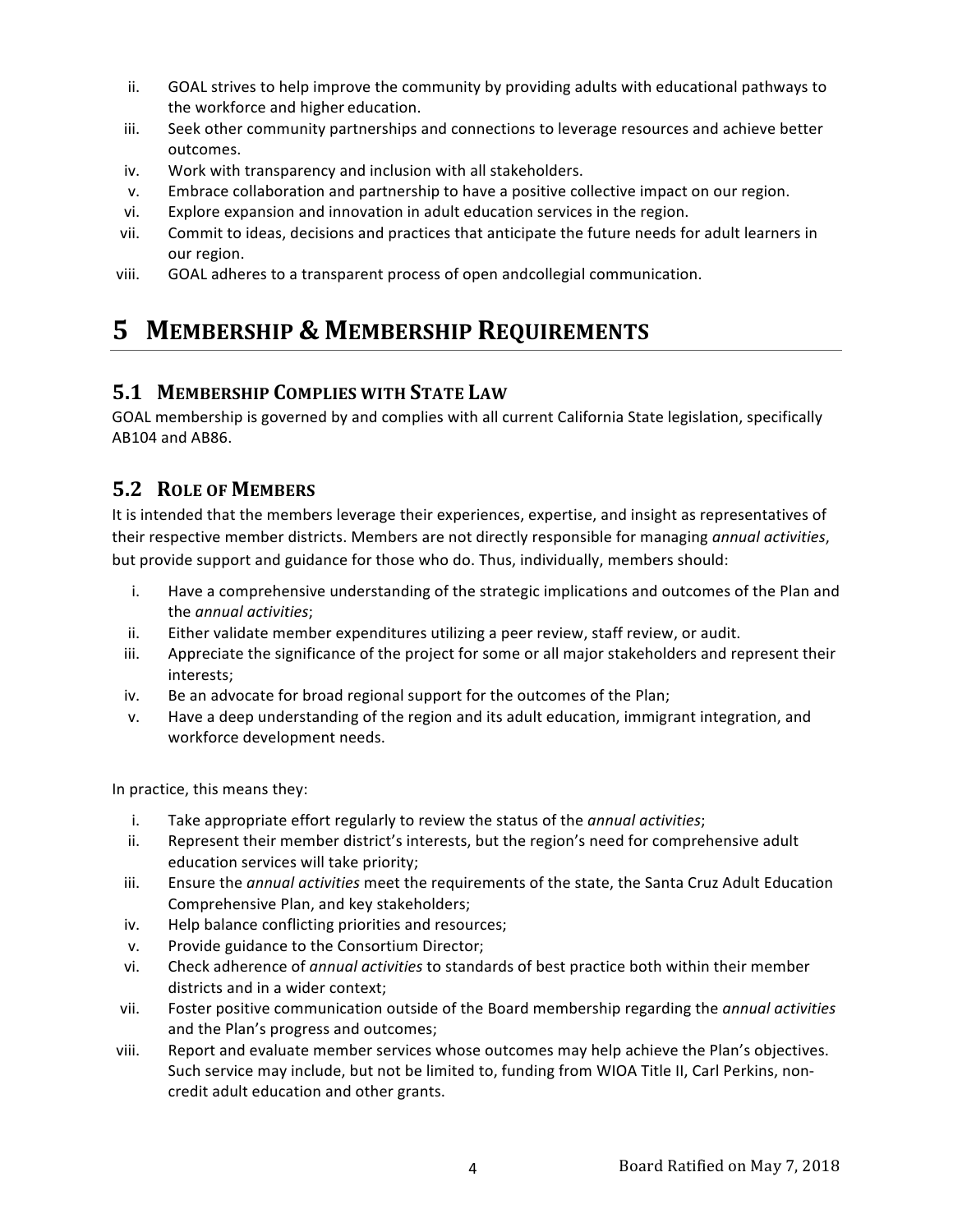## **5.3 MEMBER APPROVAL**

All members of the consortium are required to submit to their governing body an agenda item to allow the governing body to officially appoint the member as the representative of the body. The members will report to the Consortia Director the Agenda item and the minutes from the board showing approval and official designation of the member as a representative to serve on the Consortium.

### **5.4 APPOINTMENT TO THE BOARD AND TERMS**

Institutions participating in membership for GOAL (herein referred to as "member" or, in the plural, as "members") are afforded all rights and responsibilities as outlined by California legislation. The members of GOAL include the following organizations:

Cabrillo College Pajaro Valley Unified School District Santa Cruz City School District Santa Cruz County Office of Education

Additional members may be added with a simple majority vote.

Members can voluntarily leave the consortium but must provide written notice thirty (30) days prior to vacating membership. Any member that voluntarily chooses to leave the consortium must return its Allocation within 60 days of the effective date of leaving, or as stipulated in Article IX, Section 1. The GOAL Board (described in Article III) will determine how to redistribute the Allocation returned by the departing member.

#### **5.4.1 Dismissal of Members**

Members may be dismissed from the Consortium for the following reasons:

- i. Failure to adhere to laws and regulations governing adulteducation programs and services.
- ii. Failure to submit annual plans.
- iii. Failure to adhere to reporting requirements for expenditures and student data.
- iv. Failure to designate at least one "official representative" (in writing and approved by the governing board) to serve on the Governing Board and represent the interests of the member organization.
- v. Failure to participate in the decision making process for development of regional adult education programs and services.
- vi. Failure to deliver adult education programs and services in accordance with standards established in AB 104, Section 39, Article 9, Section 84900

### **5.5 MEMBER RIGHTS AND RESPONSIBILITIES**

#### Rights

- i. Members have the right to participate in the decision-making process for development of regional adult education programs and services.
- ii. Members have the right to funding for staff, facilities, equipment, outreach, and professional development associated with the delivery of regional adult education programs and services.

#### Responsibilities:

iii. Members shall submit to the Director timely reports in accordance with the State Chancellor's Office reporting requirements. The expenditure of funds will be evaluated by the Consortium members to ensure alignment with the goals and outcome measures of the Consortium and the State.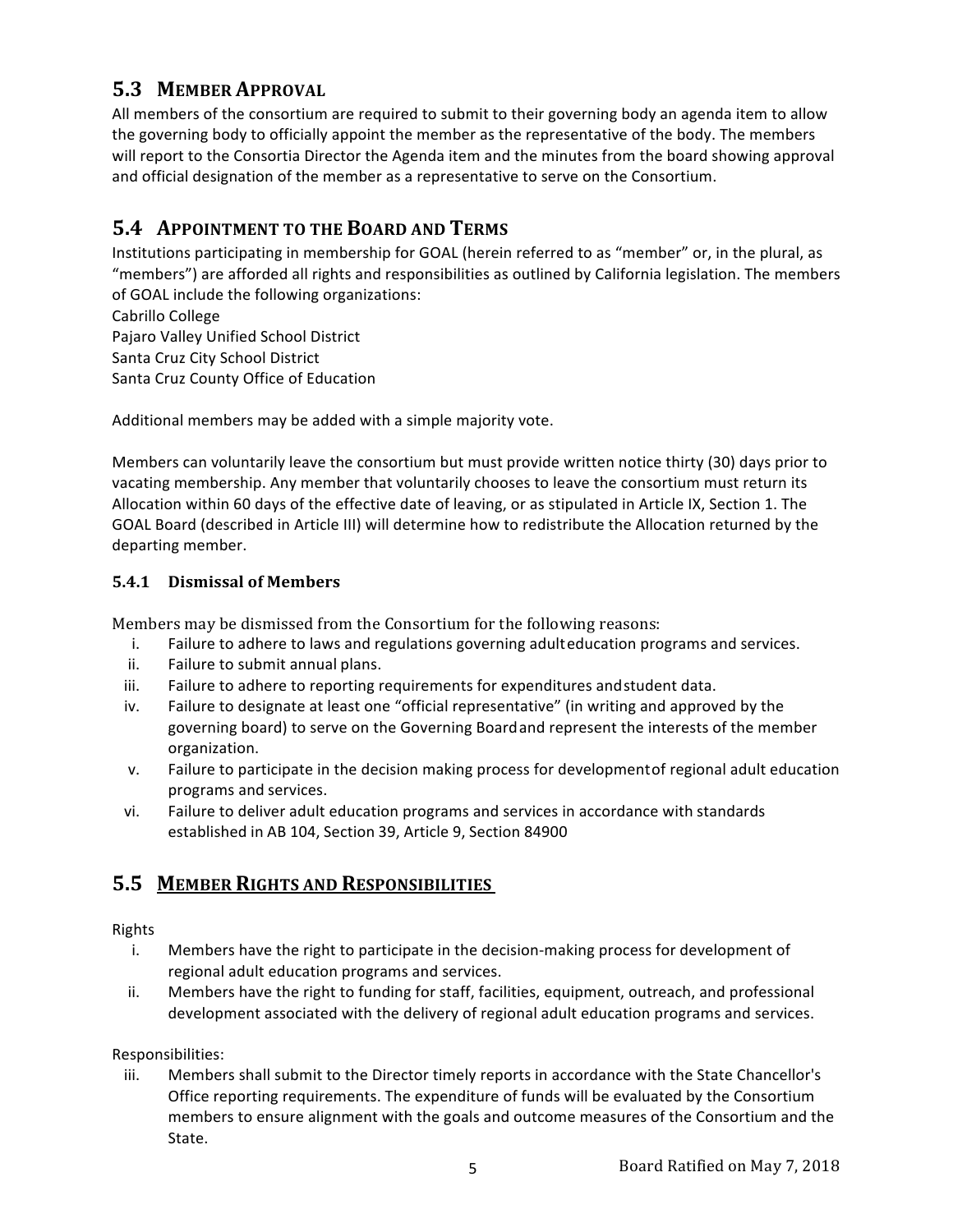- iv. Member institutions shall adhere to laws and regulations governing adult education programs and services, including submission of annual plans and reporting requirements for expenditures and student data.
- v. Members shall be familiar with and agree to abide by the current annual regional master work plan.
- vi. \*Members shall designate at least one "Official Designee" and an Alternate Representative to serve on the Board and represent the interests of the member organization designated by Superintendent/CEO of each institution.
- vii. Members shall actively participate in Consortium meetings, Consortium activities, and the decision-making process.
- viii. Members have the right to decisions and timelines that honor their organizations governance, bargaining unit, and employment agreements.
- ix. In the case a Representative is unable to be present for a Board vote the Representative may name an Alternate to vote on behalf of the member Representative. The member will notify the Consortia Director as soon as practically possible.

## **5.6 GENERAL ASSURANCES**

Consortia and their members must agree to adhere to the general assurances listed as part of the annual planning process. For the purposes of evaluating Consortia and Consortium Member effectiveness, the California Department of Education and California Community College Chancellor's Office establish annual indicators of compliance. Failure to meet the requirements listed in the 2017-18 AEBG General Assurances Document may result in a determination of non- compliance and lead to partial or complete loss of Consortium and/or Member funding. (See annual plan general assurances).

## **6 STAFF**

## **6.1 CONSORTIUM DIRECTOR AS CLERK FOR THE BOARD**

The Board has the right to hire staff as needed to support GOAL. The Board must vote to determine how funding for Staff will be procured. The governing board designates duties as necessary for Staff to successfully support GOAL's purpose. The Consortium Director who will serve as Clerk to the Board and responsibilities will include to maintain and publish the record of the proceedings of the Board and assist in the preparation of the agenda for public meetings, including placing the agenda and minutes on the internet.

## **7 GOVERNANCE STRUCTURE**

## **7.1 GOVERNING BOARD MEETINGS**

The GOAL Board will follow Brown Act Meeting requirements and is responsible for overall policy and direction of the consortium including the following tasks:

- i. Writing and implementing the Consortium Annual Plan (Plan) and submitting it to the state. Oversees the implementation of the services and activities, and the achievement of the outcomes, listed in the Plan.
- ii. Writing the Consortium Fiscal Administration Declaration (CFAD), which includes how to allocate member funds.
- iii. Budget
- iv. Consortium wide activities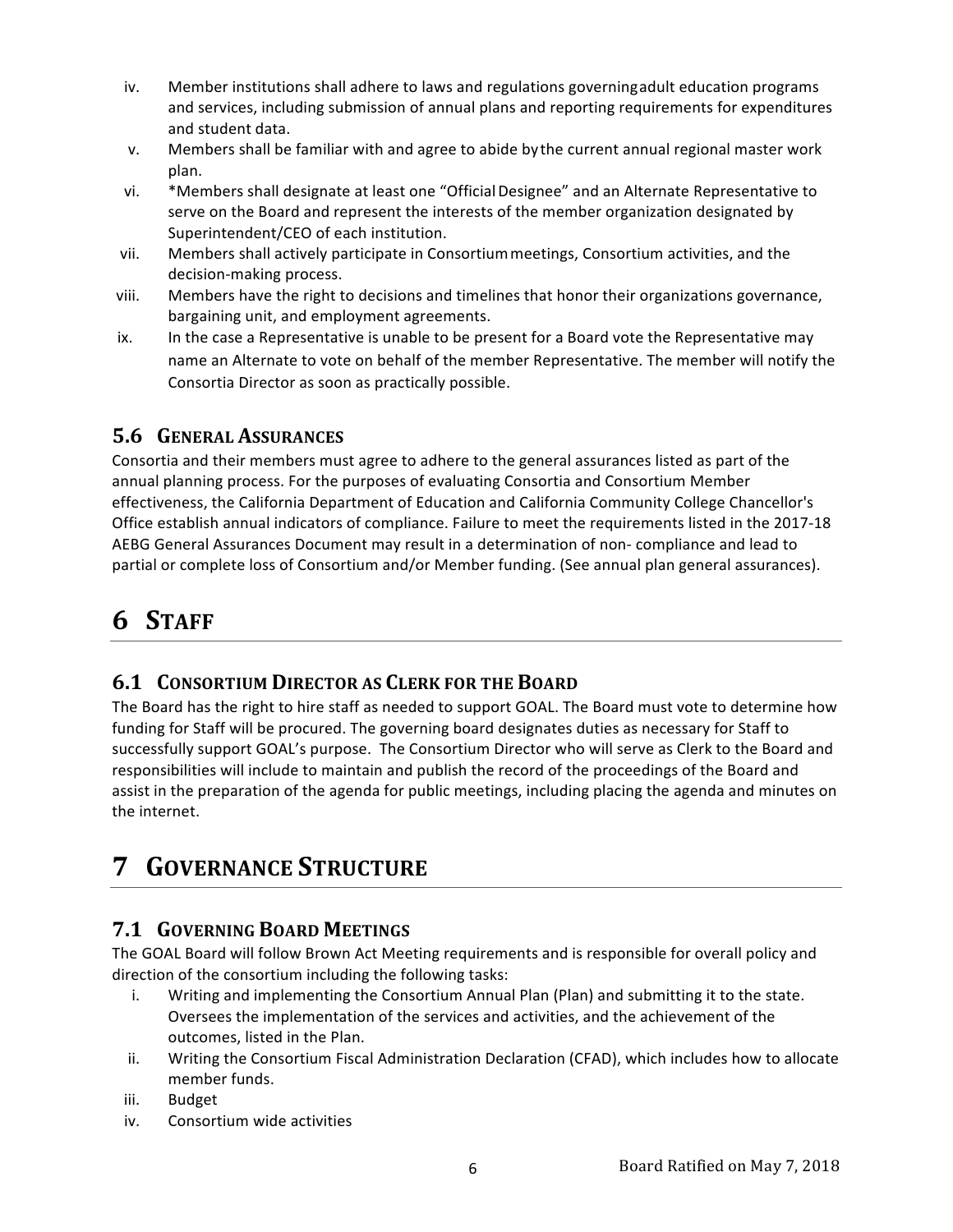#### **7.1.1 Officers and Duties**

At the first Board meeting, and at every meeting one year after the first Board meeting, the Board will elect the Chair and Vice-chair.

Their duties are as follows:

- i. The Chair will preside over all Board meetings and will develop the Board meeting Agenda with input from member institutions and in collaboration with the Consortia Director. The Chair will perform other duties as assigned by the Board.
- ii. The Vice-chair will act as Chair in the Chair's absence and will perform other duties as temporarily assigned by the Board.

#### **7.1.2 Reports**

The Board will receive reports on the activities of the consortium members in relation to the plan from Staff and members. Opportunities will be provided for public input.

#### **7.1.3 Meetings**

All Board meetings will occur once a month unless the board decides otherwise. Meetings will be open to the public. The Board will develop a 6-month calendar of Board meetings that will contain location, dates, and times of all meetings. This calendar will be posted on the GOAL website.

At least 72 hours prior to a public board meeting, the agenda shall be posted at the hosting member's main office and on the consortium web site in a location easily accessible by the public.

#### **7.1.4 Special Meetings**

Special meetings may be called by the Chair, or by a simple majority of the Board.

#### **7.1.5 Board Minutes**

The Board is responsible for providing minutes for all regularly scheduled or special Board meetings. The Board can employ Staff to complete minutes for each meeting and have Staff include these minutes in the following meeting's agenda. Approved minutes will be posted on GOAL's website once approved

#### **7.1.6 Public Input**

Comments submitted to the Consortia Director via email will be read as part of the comment agenda item. Discussion of all comments will be included in the minutes of the meeting and posted on the GOAL web site.

All proposed decisions will be considered in open by passing votes and making minutes available on the website. The website, which will allow public members to view the minutes and be allowed to ask proposed questions. 

The Consortium will solicit and consider comments and input regarding the public agenda from other entities that provide education and workforce services for adults in the region by announcing its tentative decision in its regularly scheduled meetings and soliciting comment from these entities at the time of the meeting. The Consortia Director may limit comment time of each entity to 10 minutes or less in the interest of conducting a meeting in a timely manner. Members of the Consortium will consider comments and can make a final decision at the meeting, or defer a decision for further consideration.

#### **7.1.7 Quorum**

For meetings of the GOAL Board, a quorum shall be the majority of the Board. Meetings may still be held without a quorum for purpose of presentation or discussion. However, no actions or voting may take place without a quorum.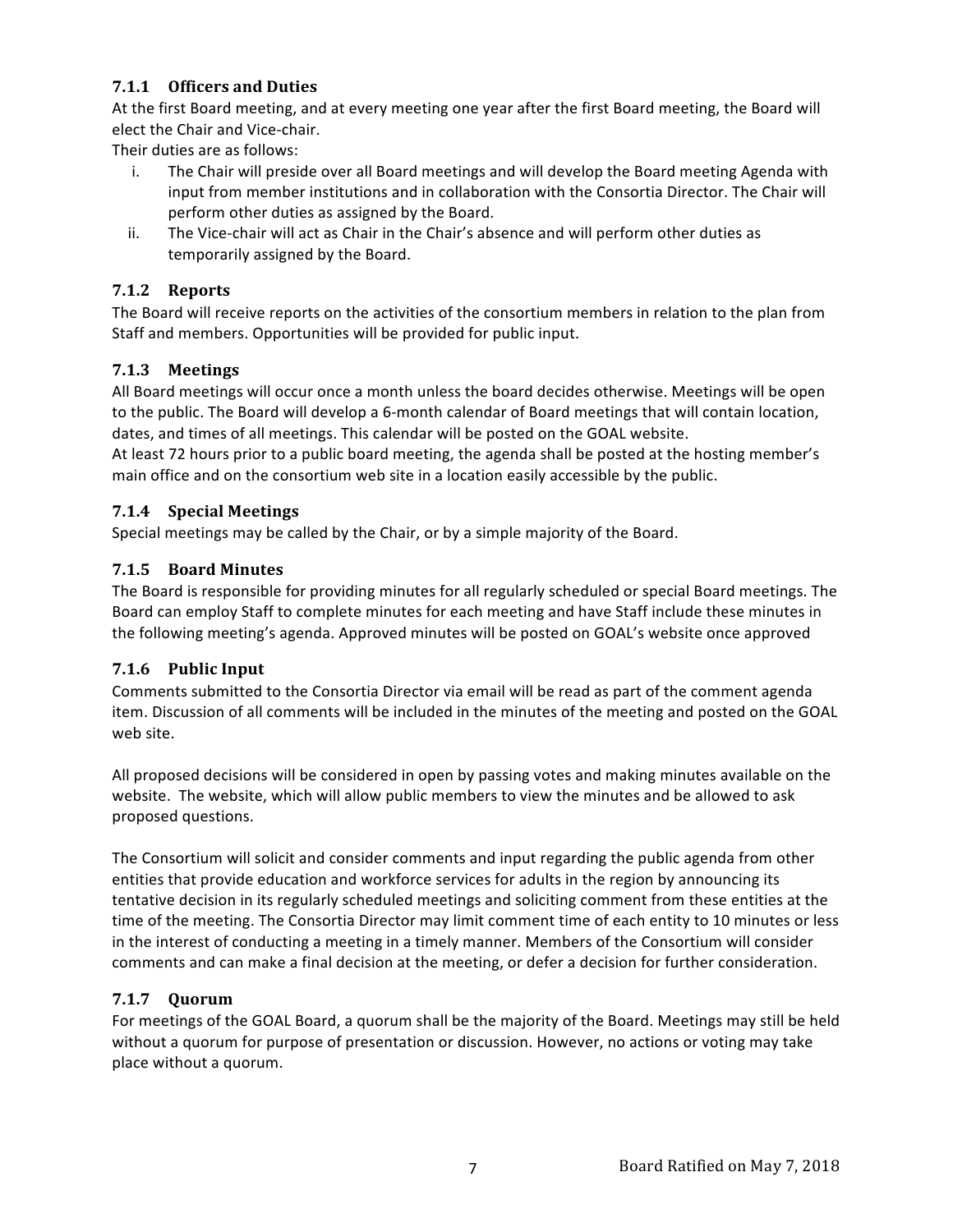#### **7.1.8 Decisions or Voting**

It is suggested that whenever possible Board Representatives strive for unanimous decisions as a demonstration of consortium cohesion and collaboration. However, if a clear consensus cannot be obtained, decisions shall be reached by a majority vote. Each member of the Consortium has one vote.

### **7.2 AD HOC COMMITTEE AND FUNCTION**

#### **7.2.1 Purpose**

Ad hoc committees will have a defined purpose and a time frame to accomplish that purpose. Ad hoc committees have not been delegated any decision-making power. The specific purpose of each ad hoc committee may vary but will be project focused and short term in nature. Generally, the primary function of an ad hoc committee is to give specific expert advice and suggestions. The advice and suggestions should focus on the goals set by GOAL. It is the board's role to take action based on information received from the ad hoc committee and other sources.

#### **7.2.2 Meetings**

Ad hoc committees will have a defined purpose and a time frame to accomplish that purpose. Attendees of ad hoc meetings will be relevant subject matter experts as recommended by either the Board, Consortia Director or both.

#### **7.2.3 Reporting**

Ad Hoc Committee recommendations will be made by Board, Consortia Director, or both. Reports will be submitted to the board. Documents will include both suggested action and justification for suggestions. The board will respond/react to such recommendations/reports during consecutive Board Meetings.

## **8 FISCAL YEAR**

GOAL and its members will follow the AEBG fiscal year of July 1 through June 30.

## **9 FUNDING**

### **9.1 ALLOCATION**

As a condition of receipt of an apportionment from the program, a consortium shall approve a distribution schedule, Consortia Fiscal Administrative Declaration (CFAD) that includes both of the following: (1) The amount of funds to be distributed to each member of the consortium for that fiscal year. (2) A narrative (the AEBG annual plan) justifying how the planned allocations are consistent with the adult education plan.  $(84914 (a) (1)$  and  $(2))$ . CFAD allocation must have a unanimous vote by consortium members, who must sign the CFAD reflecting their approval. The prior year's formula will be used if a new formula is not approved. CFAD allocation may be adjusted and amended through the program year, except to direct funded members. The state disbursement schedule to direct-funded members cannot be altered during the months of August to June.

GOAL recognizes members and partners have multiple revenue streams that directly or indirectly support the Purpose and Plan of GOAL. All GOAL members will provide information on the total amount they are receiving to administer adult education and workforce development programs, programs offered and number of students served.

i. The Board will approve the funding allocation of each consortium member annually.